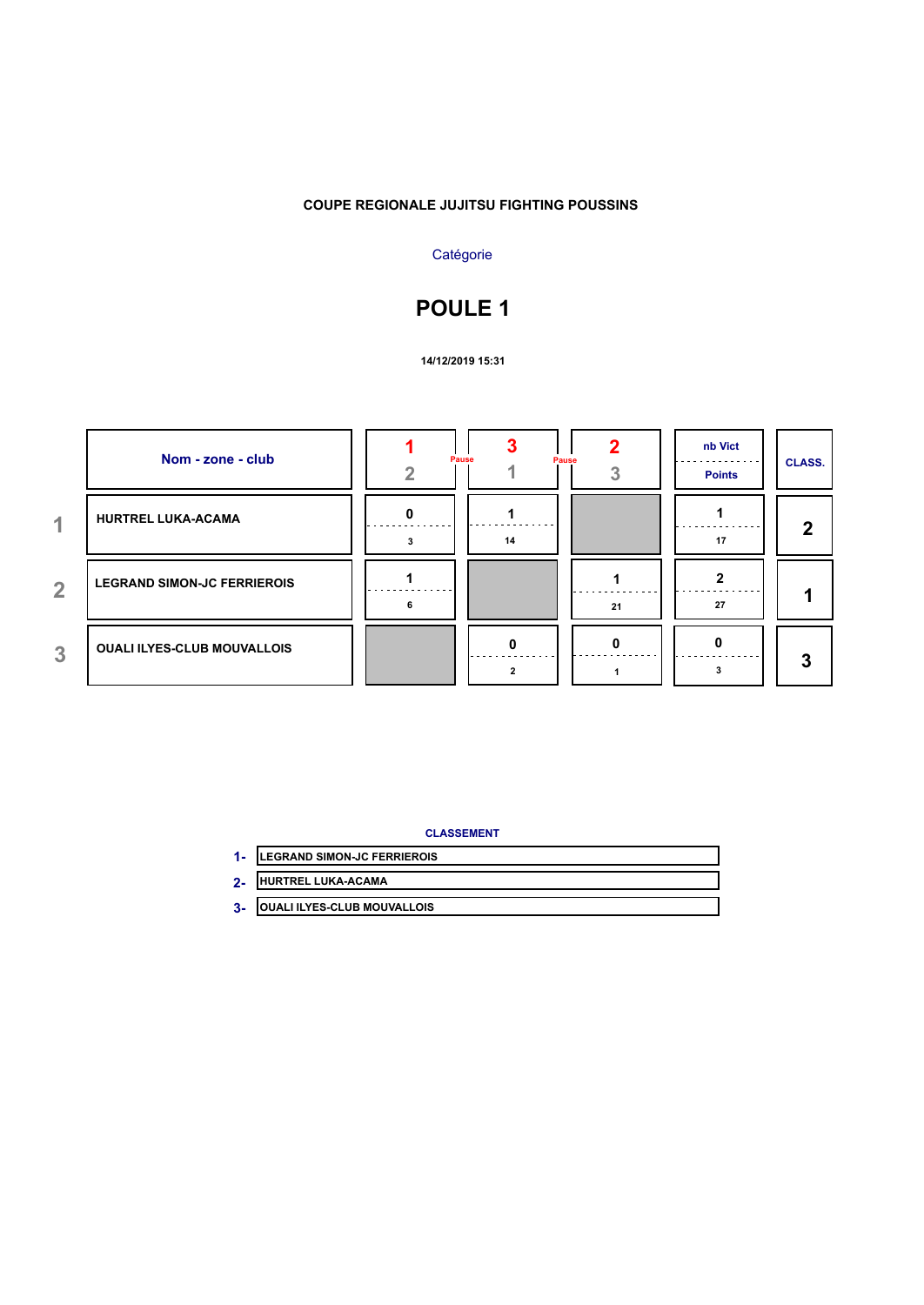### **COUPE REGIONALE JUJITSU FIGHTING POUSSINS**

## **Catégorie**

# **POULE 2**

#### **14/12/2019 15:33**

|                | Nom - zone - club                                  | $\overline{2}$ | 3                 | Pause<br>3 | 4      | Pause<br>4        | 2<br>3 | nb Vict<br>$\cdots$<br><b>Points</b> | <b>CLASS.</b> |
|----------------|----------------------------------------------------|----------------|-------------------|------------|--------|-------------------|--------|--------------------------------------|---------------|
| $\overline{1}$ | <b>SEKHRI YANI AMED-JC FERRIEROIS</b>              | 0<br>3         |                   | 0<br>4     |        | 0<br>- - - -<br>4 |        | 0<br>11                              | 4             |
| $\overline{2}$ | <b>DELVALLEE OWON-JC FERRIEROIS</b>                | 8              |                   |            | O<br>8 |                   | 0<br>4 | 20                                   | 3             |
| $\overline{3}$ | <b>KHERRIDINE BAHIOU-CLUB</b><br><b>MOUVALLOIS</b> |                | $\mathbf{0}$<br>0 | 5          |        |                   | 9      | 2<br>14                              | $\mathbf{2}$  |
| 4              | <b>ISSAM BOUANANIM-JC</b><br><b>QUIEVRECHAIN</b>   |                | 50                |            | 11     | 18                |        | 3<br>79                              | ø             |

- **ISSAM BOUANANIM-JC QUIEVRECHAIN 1-**
- **KHERRIDINE BAHIOU-CLUB MOUVALLOIS 2-**
- **DELVALLEE OWON-JC FERRIEROIS 3-**
- **SEKHRI YANI AMED-JC FERRIEROIS 4-**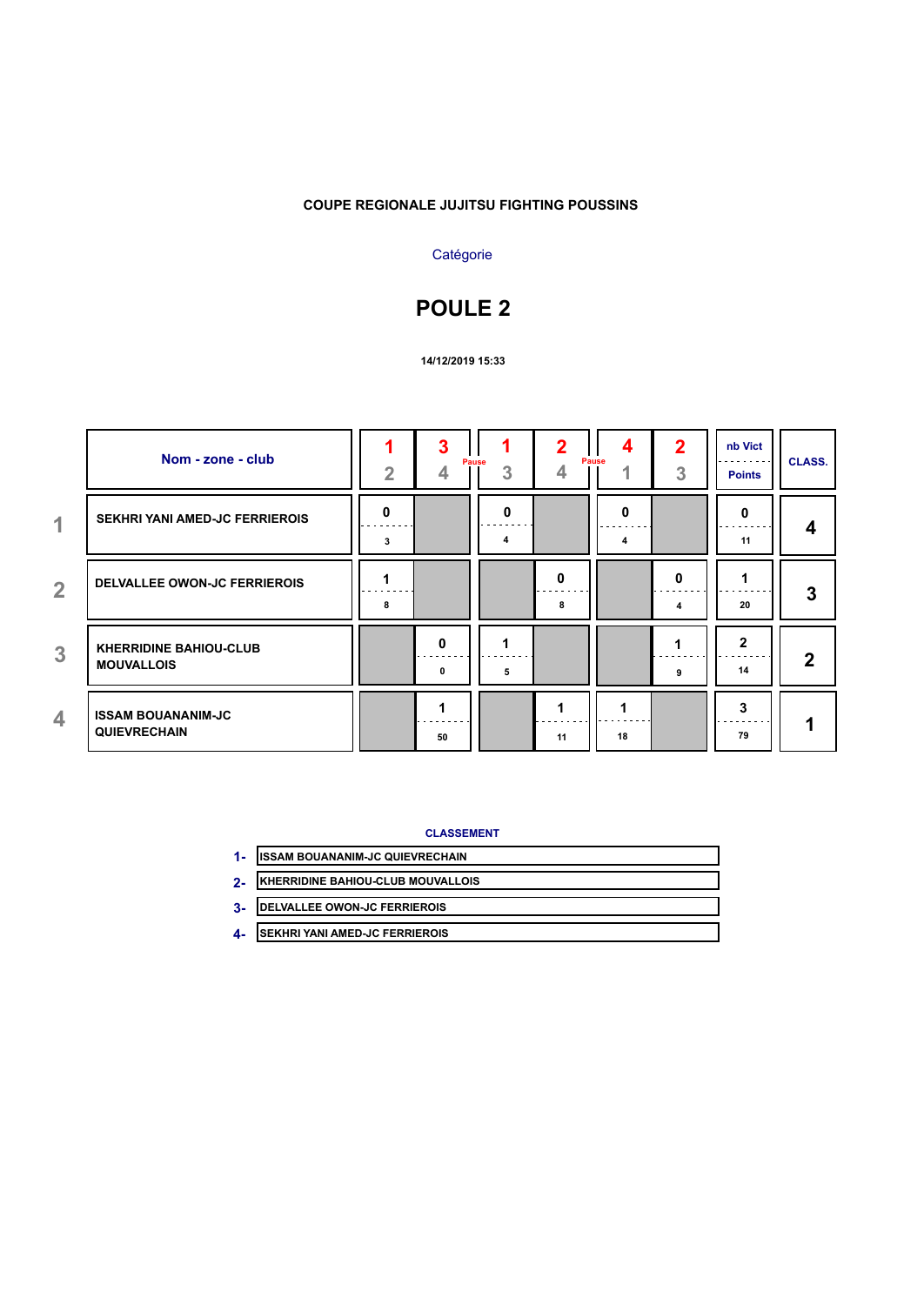### **COUPE REGIONALE JUJITSU FIGHTING POUSSINES**

## **Catégorie**

# **POULE 3**

**14/12/2019 15:57**

|                | Nom - zone - club                             |    | Pause<br>Pause |    | nb Vict<br><b>Points</b> | <b>CLASS.</b> |
|----------------|-----------------------------------------------|----|----------------|----|--------------------------|---------------|
| 4.             | DEFREITAS LILO-PECQUENCOURT                   | n  |                |    |                          | 3             |
| $\overline{2}$ | <b>DOS SANTOS</b><br><b>LENA-PECQUENCOURT</b> | 50 |                |    | 55                       | 2             |
| 3              | THERY JADE-JC WERVICQUOIS                     |    | 50             | 12 | 62                       |               |

- **THERY JADE-JC WERVICQUOIS 1-**
- **DOS SANTOS LENA-PECQUENCOURT 2-**
- **DEFREITAS LILO-PECQUENCOURT 3-**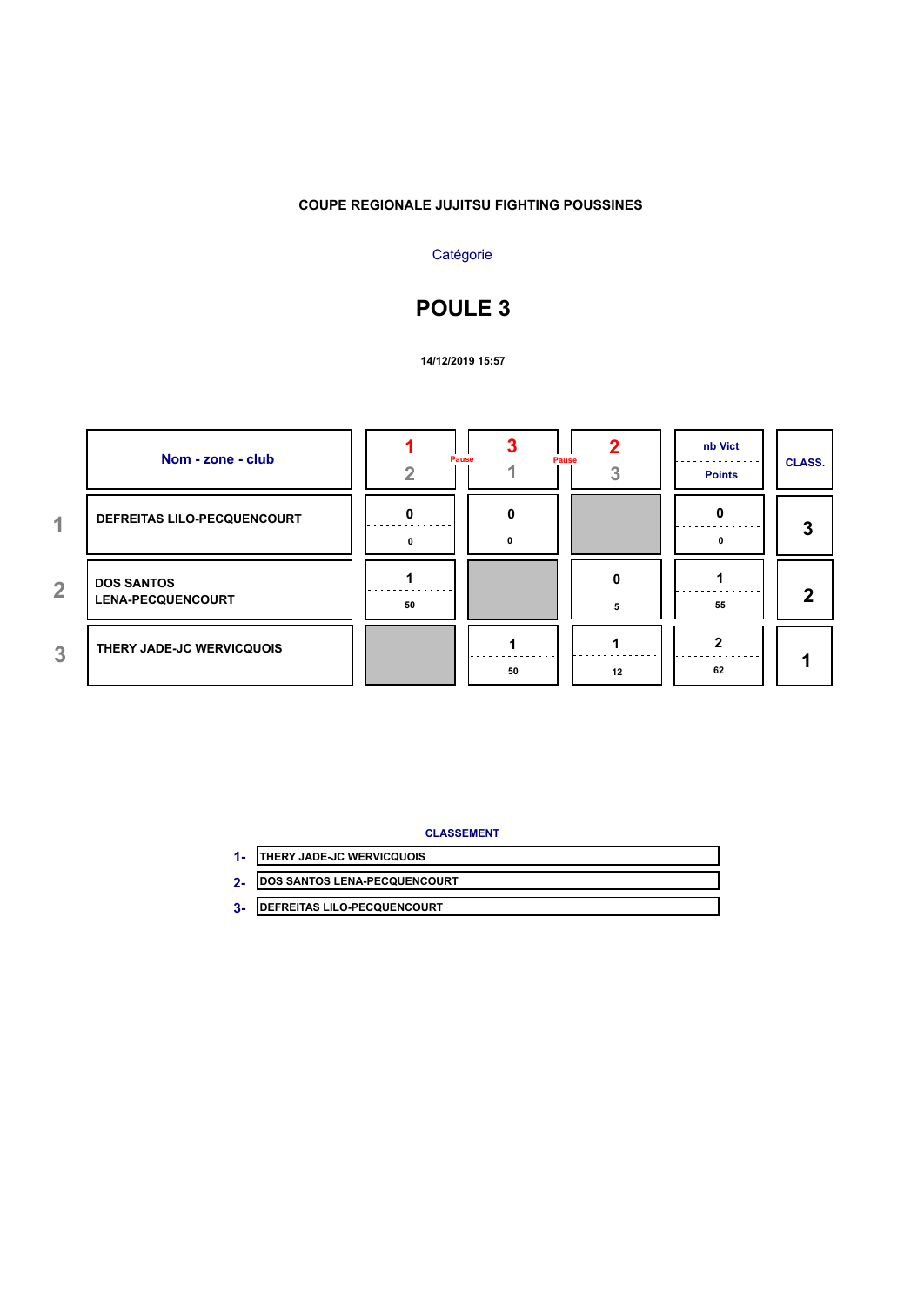### **COUPE REGIONALE JUJITSU FIGHTING POUSSINES**

## **Catégorie**

## **POULE 4**

#### **14/12/2019 15:36**

|                | Nom - zone - club                                   | $\overline{2}$ | 3                 | Pause<br>3 | 4      | 4<br>Pause<br>4   | 2<br>3 | nb Vict<br>.<br><b>Points</b> | <b>CLASS.</b> |
|----------------|-----------------------------------------------------|----------------|-------------------|------------|--------|-------------------|--------|-------------------------------|---------------|
| $\overline{1}$ | <b>GRABOWSKI LILOU-JC</b><br><b>WERVICQUOIS</b>     | 0              |                   | 0<br>0     |        | 0<br>- - - -<br>0 |        | 0                             | 4             |
| $\overline{2}$ | <b>VANWOLLEGGEM NOEMIE-JC</b><br><b>WERVICQUOIS</b> | 14             |                   |            | O<br>0 |                   | 0<br>0 | 14                            | 3             |
| 3              | <b>KERCKENAERE EVA-ACAMA</b>                        |                | $\mathbf{0}$<br>3 | 50         |        |                   | 50     | 2<br>103                      | $\mathbf{2}$  |
| 4              | <b>HEIRMANS COLINE-JC</b><br><b>WERVICQUOIS</b>     |                | 12                |            | 50     | 50                |        | 3<br>112                      | ٠             |

- **HEIRMANS COLINE-JC WERVICQUOIS 1-**
- **KERCKENAERE EVA-ACAMA 2-**
- **VANWOLLEGGEM NOEMIE-JC WERVICQUOIS 3-**
- **GRABOWSKI LILOU-JC WERVICQUOIS 4-**